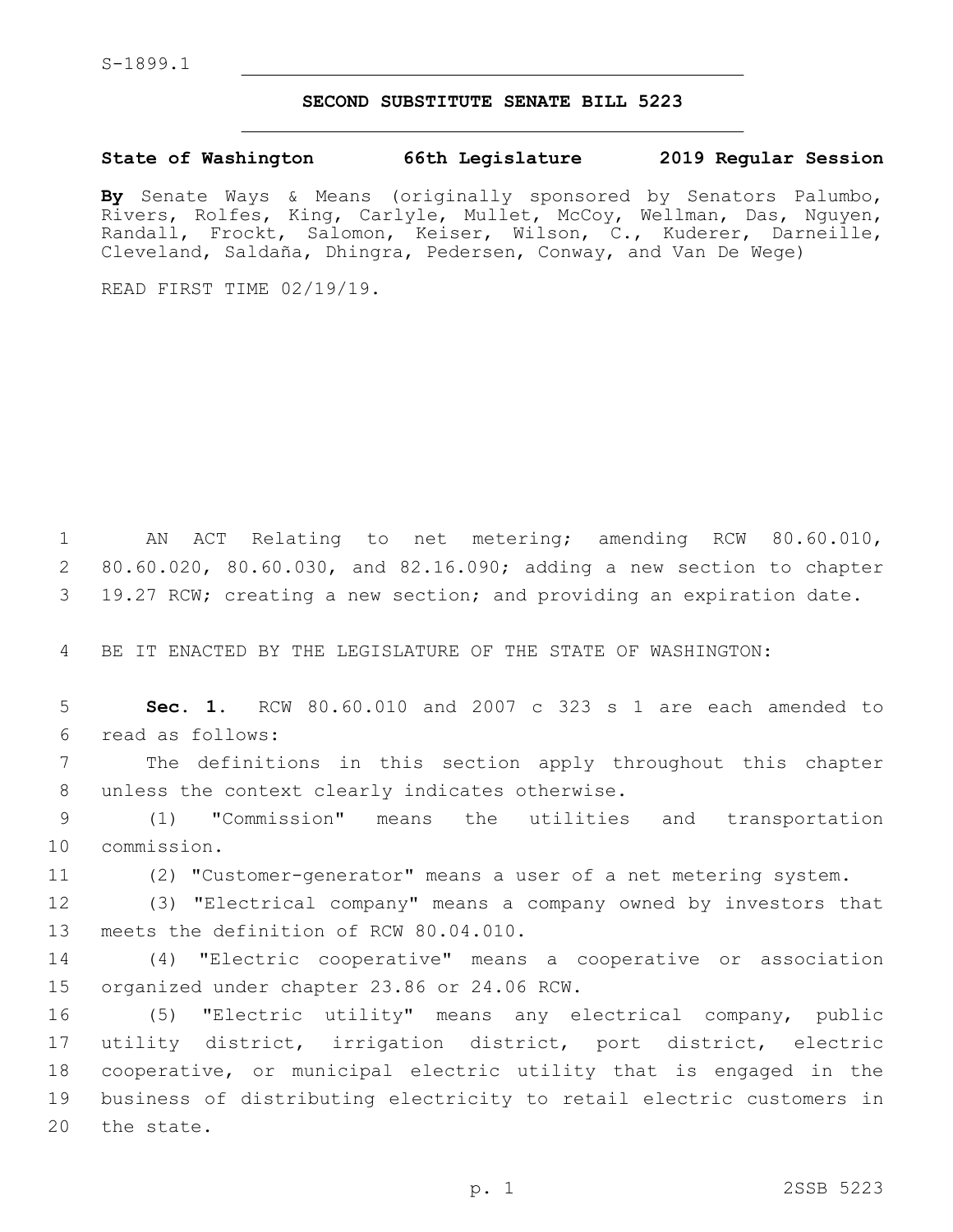(6) "Irrigation district" means an irrigation district under 2 chapter 87.03 RCW.

 (7) "Meter aggregation" means the administrative combination of readings from and billing for all meters, regardless of the rate class, on premises owned or leased by a customer-generator located within the service territory of a single electric utility.

 (8) "Municipal electric utility" means a city or town that owns or operates an electric utility authorized by chapter 35.92 RCW.

 (9) "Net metering" means measuring the difference between the electricity supplied by an electric utility and the electricity generated by a customer-generator over the applicable billing period.

 (10) "Net metering system" means a fuel cell, a facility that produces electricity and used and useful thermal energy from a common fuel source, or a facility for the production of electrical energy 15 that generates renewable energy, and that:

 (a) Has an electrical generating capacity of not more than one 17 hundred kilowatts AC;

(b) Is located on the customer-generator's premises;

 (c) Operates in parallel with the electric utility's transmission 20 and distribution facilities; and

 (d) Is intended primarily to offset part or all of the customer-22 generator's requirements for electricity.

 (11) "Premises" means any residential property, commercial real estate, or lands, owned or leased by a customer-generator within the 25 service area of a single electric utility.

 (12) "Port district" means a port district within which an industrial development district has been established as authorized by 28 Title 53 RCW.

 (13) "Public utility district" means a district authorized by 30 chapter 54.04 RCW.

 (14) "Renewable energy" means energy generated by a facility that 32 uses water, wind, solar energy, or biogas ((from animal waste)) as a 33 fuel.

 (15) "Aggregated meter" means a meter serving a location that is eligible to receive credits under a meter aggregation arrangement as described in RCW 80.60.030.

 (16) "Designated meter" means the meter that is the host site for 38 <u>a net metering system that is interconnected to the utility</u> distribution system.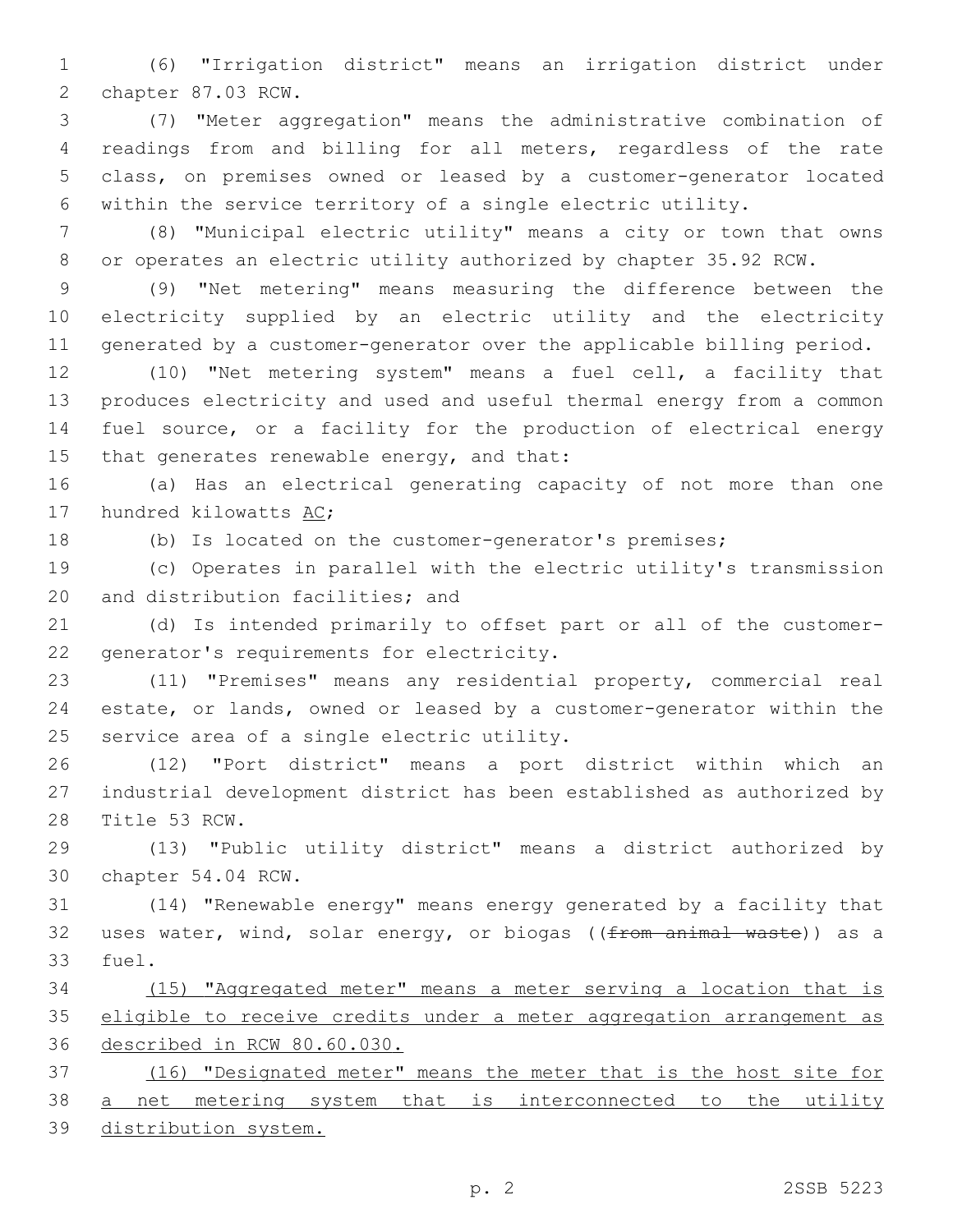|  | 1 (17) "Retail electric customer" includes an individual,             |  |  |  |  |
|--|-----------------------------------------------------------------------|--|--|--|--|
|  | 2 organization, group, association, partnership, corporation, agency, |  |  |  |  |
|  | 3 unit of state government, or entity that purchases electricity for  |  |  |  |  |
|  | 4 ultimate consumption and not for resale.                            |  |  |  |  |

 **Sec. 2.** RCW 80.60.020 and 2007 c 323 s 2 are each amended to read as follows:6

7 (1) An electric utility:

 (a) Shall offer to make net metering available to eligible customers-generators on a first-come, first-served basis until the cumulative generating capacity of net metering systems equals 0.25 percent of the utility's peak demand during 1996. On January 1, 2014, the cumulative generating capacity available to net metering systems 13 will equal  $((0.5))$  four percent of the utility's peak demand during 1996. Not less than one-half of the utility's 1996 peak demand available for net metering systems shall be reserved for the cumulative generating capacity attributable to net metering systems 17 that generate renewable energy;

 (b) Shall allow net metering systems to be interconnected using a standard kilowatt-hour meter capable of registering the flow of electricity in two directions, unless the commission, in the case of an electrical company, or the appropriate governing body, in the case 22 of other electric utilities, determines, after appropriate notice and 23 opportunity for comment:

 (i) That the use of additional metering equipment to monitor the flow of electricity in each direction is necessary and appropriate for the interconnection of net metering systems, after taking into account the benefits and costs of purchasing and installing 28 additional metering equipment; and

 (ii) How the cost of purchasing and installing an additional meter is to be allocated between the customer-generator and the 31 utility;

 (c) Shall charge the customer-generator a minimum monthly fee that is the same as other customers of the electric utility in the same rate class, but shall not charge the customer-generator any additional standby, capacity, interconnection, or other fee or charge unless the commission, in the case of an electrical company, or the appropriate governing body, in the case of other electric utilities, determines, after appropriate notice and opportunity for comment 39 that: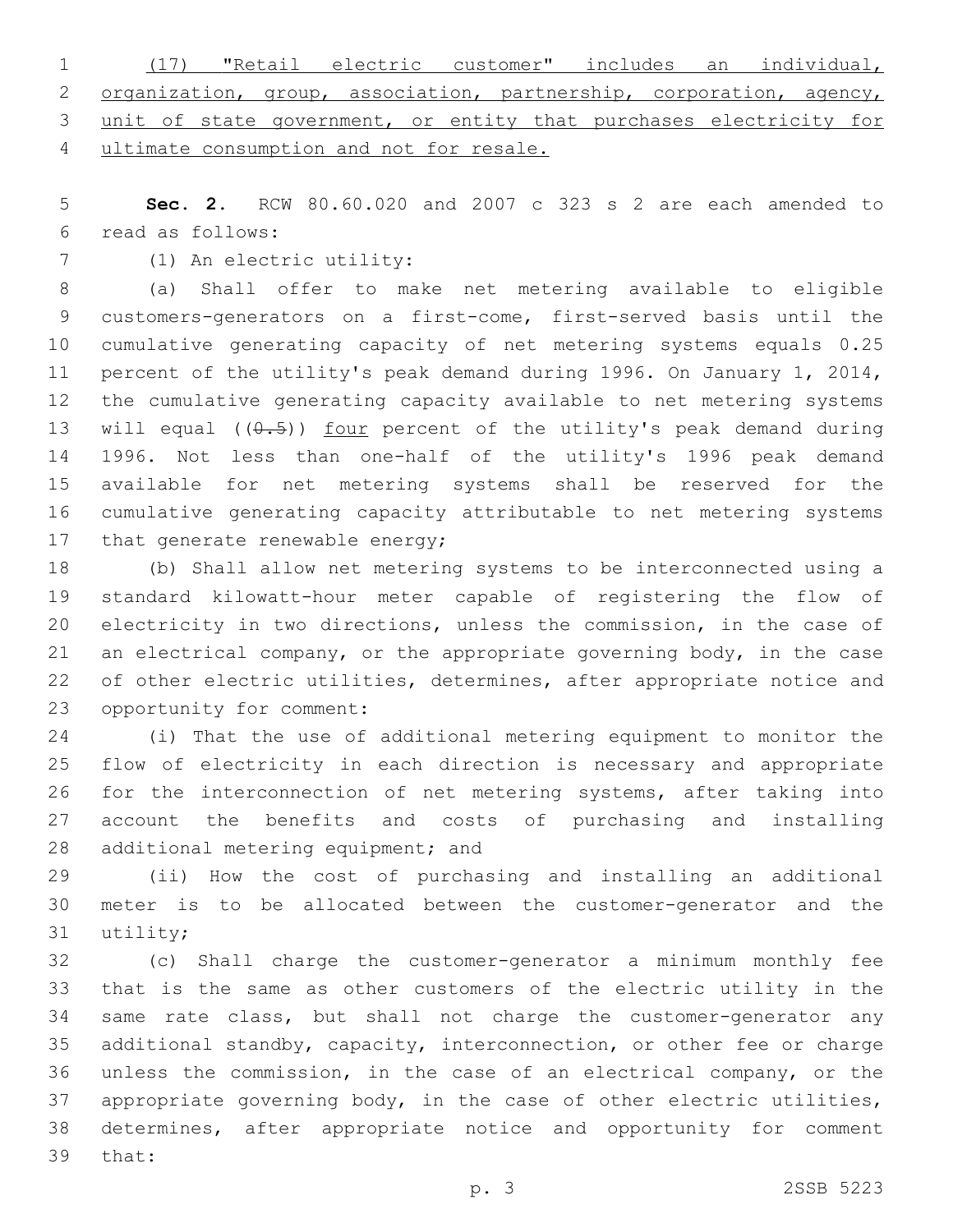(i) The electric utility will incur direct costs associated with interconnecting or administering net metering systems that exceed any offsetting benefits associated with these systems; and

 (ii) Public policy is best served by imposing these costs on the customer-generator rather than allocating these costs among the utility's entire customer base.6

 (2) If a production meter and software is required by the 8 electric utility to provide meter aggregation under RCW 80.60.030(4), the customer-generator is responsible for the purchase of the 10 production meter and software.

 **Sec. 3.** RCW 80.60.030 and 2007 c 323 s 3 are each amended to 12 read as follows:

 Consistent with the other provisions of this chapter, the net energy measurement must be calculated in the following manner:

 (1) The electric utility shall measure the net electricity produced or consumed during the billing period, in accordance with 17 normal metering practices.

 (2) If the electricity supplied by the electric utility exceeds the electricity generated by the customer-generator and fed back to the electric utility during the billing period, the customer-21 generator shall be billed for the ((net)) electricity supplied by the electric utility, in accordance with normal metering practices.

23 (3) If electricity generated by the ((customer-generator)) net metering system during a billing period exceeds the electricity 25 supplied by the electric utility during the same billing period, the 26 customer-generator:

 (a) Shall be billed for the appropriate customer charges for that billing period, in accordance with RCW 80.60.020; and

 (b) Shall be credited for the excess kilowatt-hours generated during the billing period, with this kilowatt-hour credit appearing 31 on the bill for the following billing period.

 (4) If a customer-generator requests, an electric utility shall 33 provide meter aggregation.

 (a) For <u>a</u> customer-generator( $(5)$ ) participating in meter 35 aggregation, kilowatt-hours credits earned by  $((a))$  the customer- generator's net metering system during the billing period first shall 37 be used to offset electricity supplied by the electric utility at the location of the customer-generator's designated meter.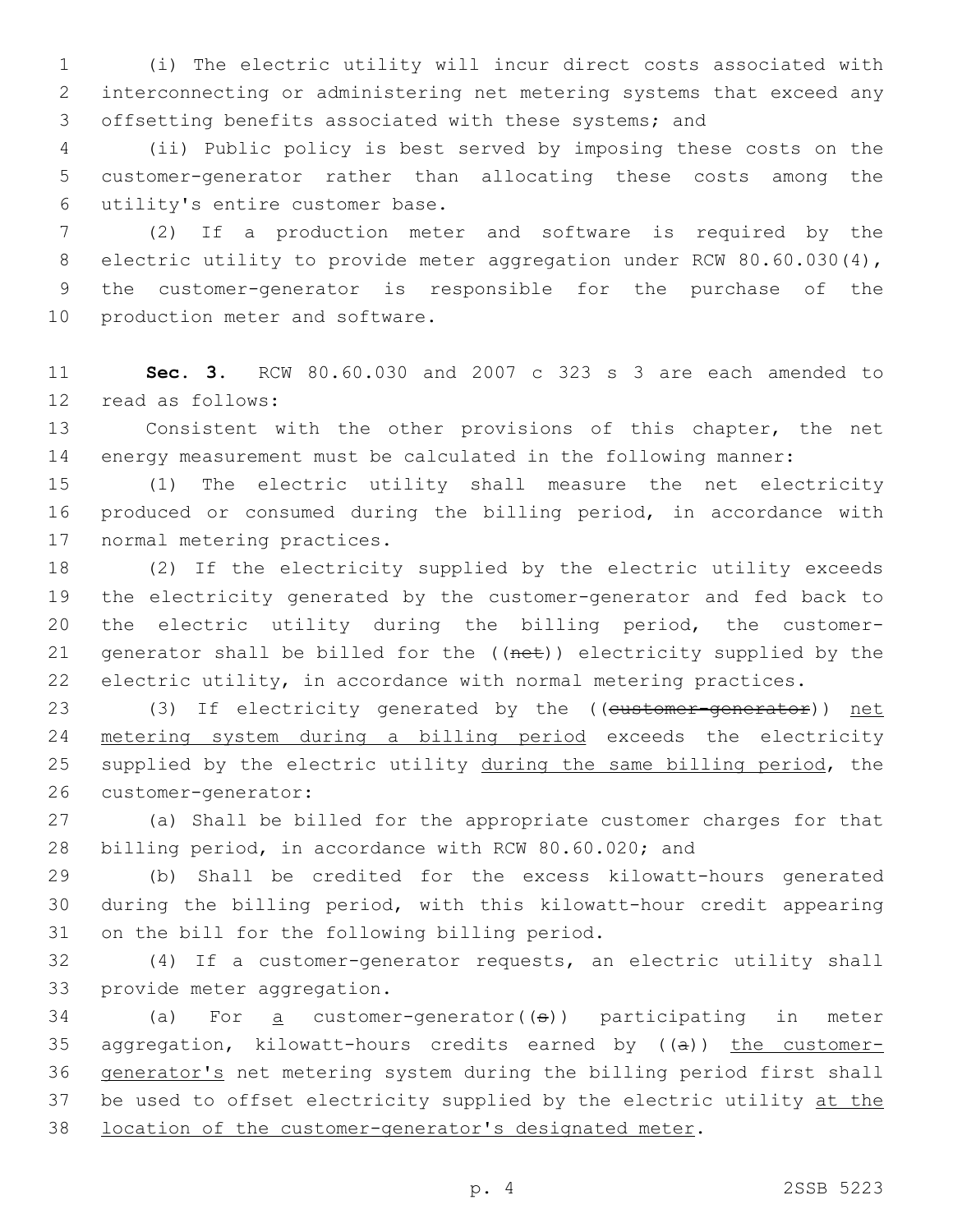(b) ((Not more than a total of one hundred kilowatts shall be aggregated among all customer-generators participating in a 3 generating facility under this subsection.

 $\{e\}$ )) A customer-generator may:

 (i) Aggregate a designated meter with one additional aggregated meter located on the same parcel as the designated meter or a parcel that is contiguous with the parcel where the designated meter is located; or

 (ii) Aggregate two designated meters, provided both designated 10 meters are located on the same parcel or on contiguous parcels, both designated meters are the legal responsibility of the same retail electric customer, and the total name plate capacity of all net metering systems associated with the designated meters that are aggregated does not exceed one hundred kilowatts AC.

 (c) For the purposes of (b) of this subsection, a parcel is 16 considered contiguous if they share a common property boundary, but may be separated only by a road or rail corridor.

 (d) A retail electric customer who has legal responsibility for 19 any aggregated meter must be the same as the customer-generator who has legal responsibility for service at the designated meter at the 21 site of the net metering system from which the aggregated meter customer is eligible to receive credit.

 (e) Excess kilowatt-hours credits earned by the net metering 24 system( $(\tau)$ ) at the site of a designated meter during ((the same)) a 25 billing period( $(\tau)$ ) shall be credited ((equally)) by the electric 26 utility ((to remaining meters located on all premises of a customer-27 generator)) for kilowatt hour charges due at the aggregated meter or 28 second designated meter at the ((designated)) applicable rate of each 29 meter.

30 (((d))) (f) If credits generated in any billing period exceed total consumption for that billing period at both meters that are part of an aggregated arrangement, credits are retained pursuant to subsections (3) and (5) of this section.

 (g) Credits carried over from one billing period to the next pursuant to subsection (3)(b) of this section must be applied in subsequent billing periods in the same manner described under (a) and (e) of this subsection.

 (h) Meters so aggregated shall not change rate classes due to 39 meter aggregation under this section.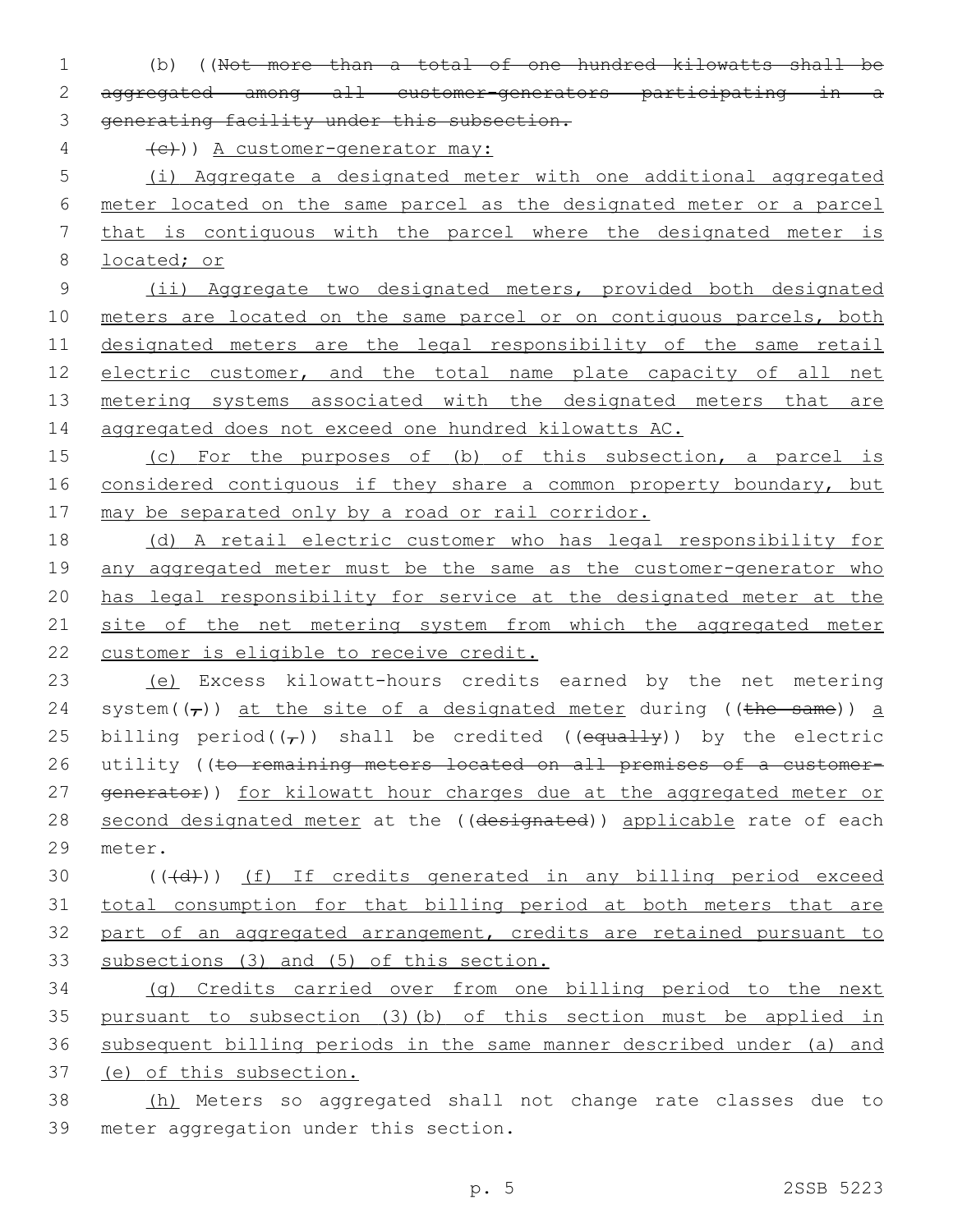(5) On ((April 30th)) March 31st of each calendar year, any remaining unused kilowatt-hour credit accumulated during the previous year shall be granted to the electric utility to be used to assist qualified low-income residential customers of the electric utility in paying their electricity bills, without any compensation to the 6 customer-generator.

 **Sec. 4.** RCW 82.16.090 and 1988 c 228 s 1 are each amended to 8 read as follows:

 Any customer billing issued by a light or power business or gas distribution business that serves a total of more than twenty thousand customers and operates within the state shall include the 12 following information:

 (1) The rates and amounts of taxes paid directly by the customer upon products or services rendered by the light and power business or 15 gas distribution business; ((and))

 (2) The rate, origin and approximate amount of each tax levied upon the revenue of the light and power business or gas distribution business and added as a component of the amount charged to the customer. Taxes based upon revenue of the light and power business or gas distribution business to be listed on the customer billing need not include taxes levied by the federal government or taxes levied under chapters 54.28, 80.24, or 82.04 RCW; and

 (3) The total amount of kilowatt-hours of electricity consumed 24 for the most recent twelve-month period.

 NEW SECTION. **Sec. 5.** A new section is added to chapter 19.27 26 RCW to read as follows:

 The state building code council, in consultation with the department of commerce and local governments, shall conduct a study of the state building code and adopt changes necessary to encourage greater use of renewable energy systems as defined in RCW 82.16.110.

 NEW SECTION. **Sec. 6.** (1) The department of commerce shall convene a work group to identify issues and laws associated with the future of net metering. The work group shall include representatives from consumer-owned utilities, investor-owned utilities, the utilities and transportation commission, the solar industry, the anaerobic digester industry, a federally recognized Indian tribe, and any other relevant participants. The department of commerce shall

p. 6 2SSB 5223